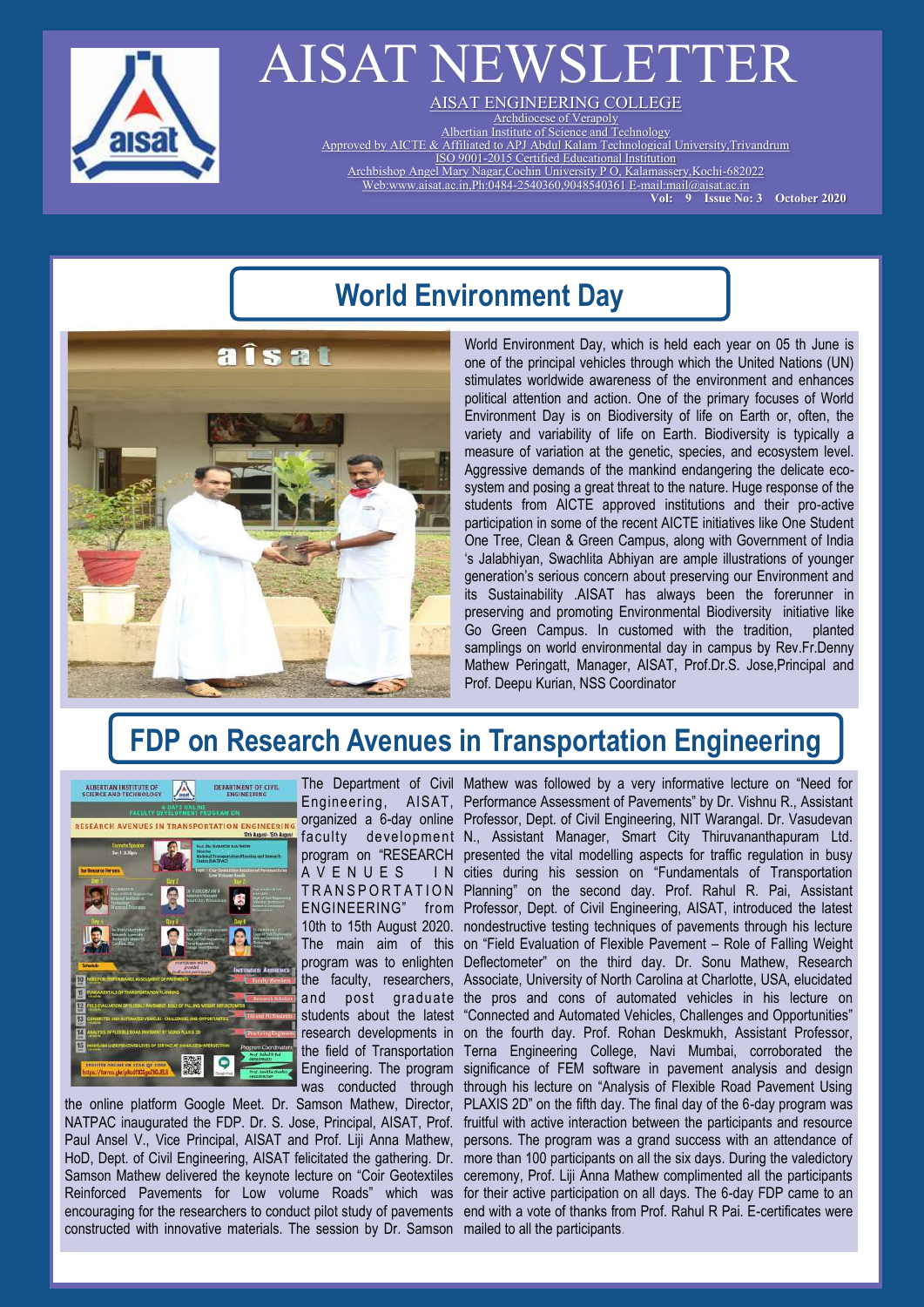### **INNOVATIONS**

### **FOOT OPERATED MIST SANITIZER DISPENSER AND HAND WASH DISPENSER**

A foot operated Mist sanitizer dispenser was handed over to the col-lege by S6 ME student Mr Anchalo Thomson on 10th June 2020. The function was presided by the Principal Prof. Dr. S Jose and those present were the Vice Principal Prof. Paul Ansel and all the HoDs.

This handy & compact equipment dispenses the sanitizer in mist form thereby reducing the wastage of sanitizer being utilized by the



consumer during it's op-eration as compared to the other conventional sanitizer dispensers. Henceforth this innovative way of mist sani-tizing plays a major role in contributing to the action of reducing the corona virus spread within our society .

### **ALL IN ONE DISINFECTION MODULE**

An 'All in One Disinfection Module' was designed and developed by



our final year students Mr. Georgi Alex, Mr. Pranav Menon and Mr. Haron George, under the guidance of Prof. Jayesh Johnson and Prof. Roy Varghese, which can help in dis-infecting used masks and clothes. The module mainly consists of a disinfection chamber made

of UV-protected polycar-bonate material, a steamer, a heater or dryer and a 250nm radiation UV-C lamp .

#### **Automatic Sanitizer Dispenser**



As part of the Break the Chain campaign, Albertian Institute of Science and Technology in association with Dept. of Electronics and Communication developed an "Automatic Sanitizer Dispenser". The idea was put forward and developed by Mr. Geethesh P, who was ably unit is reusable and the tent can be recycled after use. guided by Mr. Deepu Kurien, Asst. Professor, Dept. of ECE to

fruition. The Automatic Sanitizer Dispenser was also installed at Ernakulam Collectorate, after handing it over to Hon'ble Minister Shri V S Sunil Kumar in the presence of District Collector Shri Suhas S, IAS.

#### **CEILING FAN UV STERILIZING UNIT**

Mechanical Engineering student Mr. Georgi Alex has developed a



ceiling fan UV sterilizing unit which can be used to disinfect hospital rooms and offices. Devel-oped and designed by Georgi during the lock-down, the germicidal UV light attached to a ceil-ing fan disinfects all the space exposed to the UV light. The germicidal UV light attached to the fan rotates at a very low speed to produce a high level

of disinfection on all surfaces exposed to the light.

The innovation got selected as one among the top 20 innovations in the Innovations Unlocked: Student Innovator's Meet organized by Kerala Startup Mission on 25th July 2020 and received good feedback in the Young Innovators pro-gramme held by Kerala Development and Inno-vation Strategic Council (K- DISC) recently.

### **Portable Isolation Unit**



As Kerala was preparing for the foreseeable flood this year, a group of students from Department of ECE is actively preparing for the battle against the spread of COVID-19 during the floods. To be used primarily in a flood relief camp to isolate people under quarantine, the isolation unit was designed even to be airdropped to remote flood relief camps. The product was unveiled to the public by Hon. M. P Shri. Hibi Eden .

The unit which is cost-effective and portable uses the principle of negative pressure, which ensures there won't be any crosscontamination. The exhaust system in the unit uses a filter that can filter virus particles. This ensures the integrity of the camp and also tremendously reduces the chances of spread during the flood. The unit also features an airlock chamber that maintains negative pressure when someone is entering/exiting the unit. The unit which costs less than 5000 to make, can be transported in a bag of 4ft. The frame of the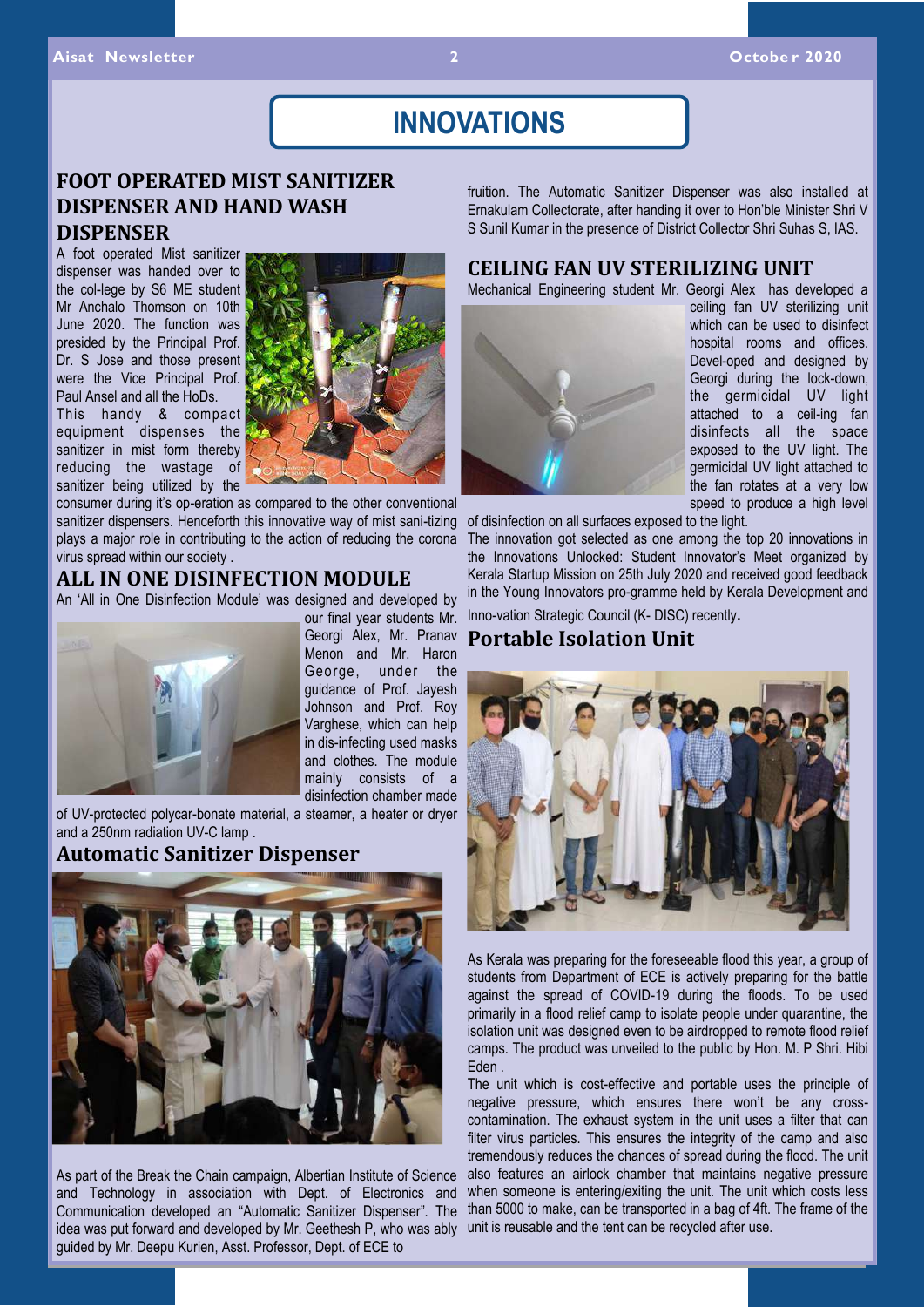### **WEBINARS CONDUCTED**

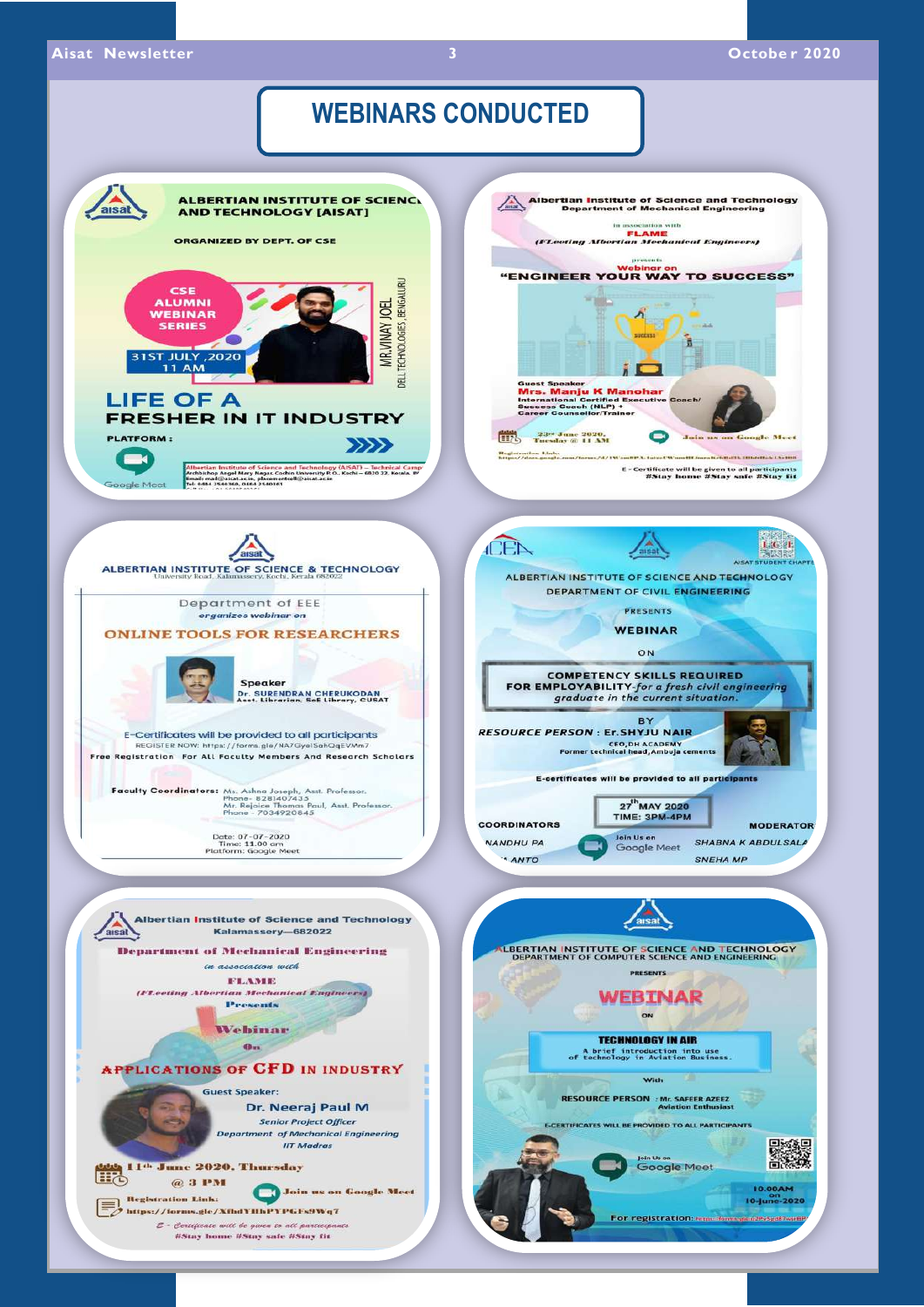### **WEBINARS CONDUCTED**

 $\overline{A}$ 

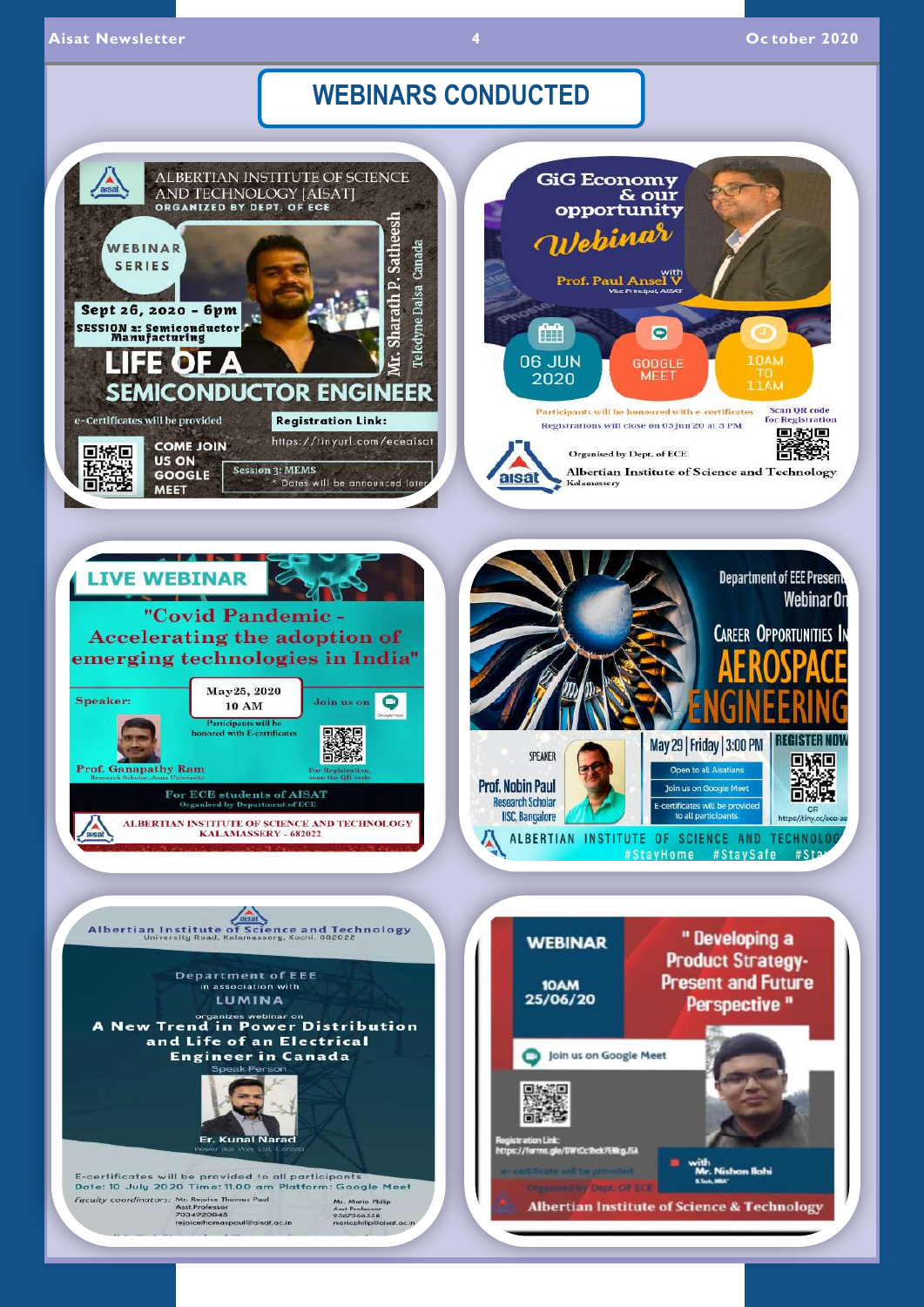### **News From Students**

- Mr. Anchalo Thomas scored 76% in a Na-tional Level E-Quiz on Engineering Metrol-ogy organized by the Department of Mechanical Engineering of JSS Academy Of Technical Education on 26th July 2020
- Mr. Roshan Francis Pious completed a NPTEL course on 'Smart Materials and Intel-ligent System Design' during Jul-Aug 2020.
- Mr. Midhun Madhu completed a National Level E-quiz on Information Technology or-ganized by the Dept. of Computer Science of the University Institute of Technology, Alappuzha on 28th August 2020
- Mr. Midhun Madhu completed 20 hours of 'Become a Full stack web Developer - Begin-ner to Advanced' online course on 30th April 2020 conducted in association with Udemy.
- Mr. Vivek Gopal completed an 8 weeks NPTEL Online Certification on Design, Tech-nology and Innovation.
- Mr. Jisin Jijo completed a 8 weeks course on 'Design, Technology and Innovation' on the SWAYAM platform, during Jan-Apr 2020.
- Mr. Jisin Jijo completed a MAJ certified in-ternationally recognised course on 'Project Management Essentials' on 24th April 2020.
- Mr. Jisin Jijo completed a TCS Ion Course on the subject 'Introduction to Artificial Intelli-gence' offered by NPTEL on 24th May 2020 .
- The project 'Ceiling Fan UV Sterilizing Unit' developed by Mr. Georgi Alex was selected as one among the top 20 innova-tions in the 'Innovations Unlocked: Stu-dent Innovators Meet' organized by Ker-ala Startup Mission on 25th July 2020
- Freny Francis attended a course Machine learning Foundation: a case study, an online course authorized by university of Washington on 29-05-2020
- Urmila Gopan attended an online course on "Use canva to create social media marketing design" authorized by Coursera Project Network and offered through Coursera on 30/05/2020
- Maisa Saleem attended a course on "Use canva to create social media marketing design" offered through Coursera starting from 30/05/20
- Maisa Saleem attended a course on Python, offered through Coursera starting from 30/05/20
- Urmila Gopan attended a 7-week online course on "Welcome to programming for everybody (Getting started with python)" authorized by University of Michigan and offered through Coursera starting from 01/06/2020
- Thamanna Parvin attended a course on "Use canva to create social media marketing design" and offered through Coursera starting from 02/06/20
- Soniya Mary K attended a course on "Covid 19 what you need to know" an online course authorized by osmosis certified by IPMA on 2/6/2020
- Rajeev Rajan, attended a course on Cybersecurity and the internet of things an online course authorized by university system of Georgia and offered through Coursera on 02/06/2020
- Jisna Maria attended a course on "Covid 19 what you need to know" an online course authorized by osmosis certified by IPMA on 3/6/2020
- Aysha Mather K.A attended a course on "covid 19 what you need to know" authorized by Osmosis certified by IPMA on 03/06/2020 offered through Coursera
- Shibin V J attended a course on Cybersecurity and the internet of things, an online course authorized by university

 system of Georgia and offered through Coursera on 03-06-2020 Ashna Vijesh attended a course on Cybersecurity and the internet of things an online course authorized by university system of Georgia and offered through Coursera on 04/06/2020 Anju Joshy attended a course on Cybersecurity and the internet of things. an online course authorized by university system of Georgia and offered through Coursera on 04/06/2020

- Doyal P Biju attended a course on mind control: managing your mental health during covid 19. an online course authorized by University of Toronto and offered through Coursera on 04/06/2020
- N A Mary attended a course on Transacting on the block chain certified by the business school for the world (INSEAD) and offered through Coursera on 07-06-2020
- N.A Mary attended a course on cybersecurity and internet of things authorized by University of Georgia and offered through Coursera on 07-06-2020
- Serene Roy completed a course on AR and 360 video production from Daydream and offered through Coursera on 08.06.2020
- Athira Rajesh completed a course on Programming for Everybody (Getting Started with Python) from University of Michigan and offered through Coursera on 09.06.2020
- Geethesh P attended a 7-week online course on "Welcome to programming for everybody (Getting started with python)" authorized by University of Michigan and offered through coursera starting from 01/05/20
- N.A Mary completed an online course on introduction to big data authorized by UC San Diego and offered through Coursera on 12-05-2020
- Boniface Noel completed a course on Testing and Debugging Python from Coursera project network on 21.05.2020
- Abel A James attended a course on AI for everyone. authorized by deeplearning.in and offered through Coursera on 26/05/2020
- Mr. Jisin Jijo completed a Udemy course 'Cre-ate Your First Social Media Marketing Plan' on 22nd May 2020.
- Mr. Nobin Xavier scored 56% in National Level Online Mechanical Quiz series EXA-MEN 2020 in the subject Fluid Mechanics And Fluid Machinery conducted by Jyothi Engineering College, Thrissur in association with SAE INDIA from 13th July 2020 to 23rd July 2020 .
- Mr. Gokul G scored 80% in a National Level E-Quiz on "Engineering Metrology" orga-nized by Department of Mechanical Engi-neering held on 23rd July2020 organized by JSS Academy of Technical Education .
- Mr. Jicin Mathews attended a workshop on 'Development of Electric Vehicle' organized by VOLTS Kochi at ToCH Institute on 31st January.
- Mr. Jisin Jijo participated in a National level Online Mechanical Quiz series EXA-MEN2020 on the subject 'Thermodynam-ics and Thermal Engineering' organized by the Department Of Mechanical Engineer-ing, Jyothi Engineering College, Thrissur in association with SAEINDIA Collegiate Club, ISTE and AMES-JECC Chapters from 7th July 2020 to 16th July, 2020.
- Mr. Vivek Gopal completed The 2020 mar-keting method with assignment and case study with Udemy on 11th June 2020.
- Mr. Vivek Gopal completed Udemy course on Product Management: Agile Requirement Using Product Backlog on 9th June 2020.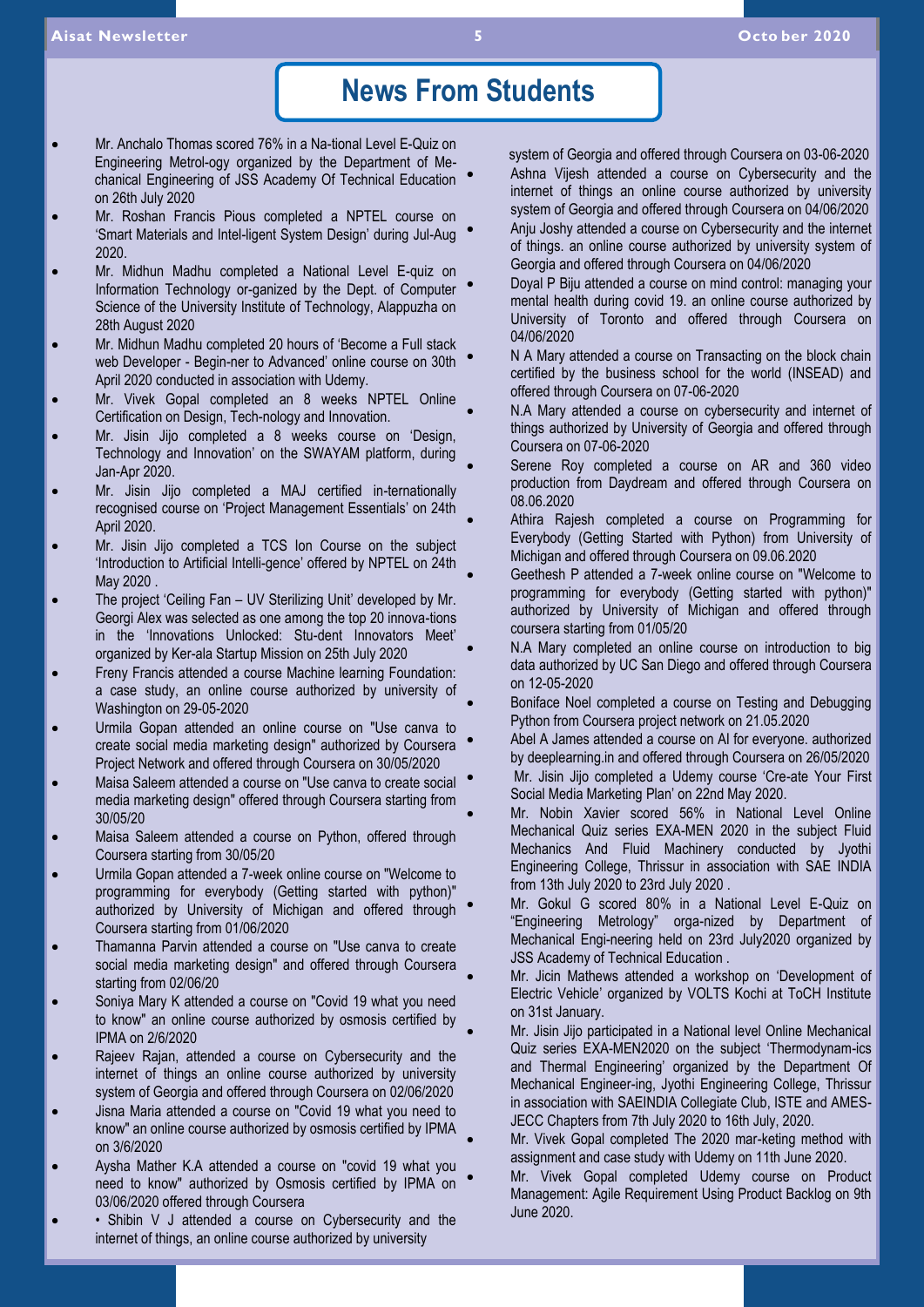#### **Aisat Newsletter 6 Oct ober 2020**

- Ashmy Johnson attended a course on course in Introduction to  $\bullet$ augmented reality and AR CORE offered through Coursera on 19/06/2020
- Asha Wilson completed NPTEL course in Product design and  $\bullet$ innovation on 20/06/2020
- Sooraj Philip completed NPTEL course in Programming, Data structures and algorithms using python on 20/06/2020
- Ashna Vijesh attended a course on mind control: managing your mental health during Covid 19, an online course authorized . by of Toronto and offered through Coursera on 21/06/2020
- Boniface Noel completed a course on Big Data, Artificial Intelligence, and Ethics, an online course authorized by UCDAVIS and offered through Coursera on 23.06.2020
- Femi Xavier N.X has attended a course in Programming for everybody (Getting started with python) authorized by  $\bullet$ University of Michigan offered by Coursera on 28/06/2020
- Annet Maria Cyriac completed a course on Programming for Everybody (Getting Started with Python), an online course . authorized by University of Michigan and offered through Coursera on 29.06.2020
- Suhana K Ubaide completed a course on AI for Everyone, an  $\bullet$ online course authorized by Deep Learning .ai and offered through Coursera on 30.06.2020
- Dilruba Aleema completed a course on Programming for  $\bullet$ Everybody (Getting Started with Python), an online course authorized by University of Michigan and offered through Coursera on 30.06.2020
- Aaysha.V.S completed a course on Programming for Everybody (Getting Started with Python) , an online course authorized by University of Michigan and offered through Coursera on 30.06.2020
- Cris Maria Shaji completed a course on Leadership and Emotional Intelligence from ISB on and offered through Coursera 30.06.2020
- Thamanna Parvin won best performer in Online COVID 19 quiz competition conducted by National Health Mission, Trivandrum on 02/07/2019
- Apsara P Purushothaman completed a course on Leadership and Emotional Intelligence from ISB on and offered through Coursera 03.07.2020
- Arathy Ashok attended workshop on Gamification tools conducted by Al-Ameen college Edathala, Aluva on 11/07/2020
- Apsara P Purushothaman completed a course on AI for Everyone, an online course authorized by Deep Learning .ai and offered through Coursera on 21.07.2020
- Cris Maria Shaji completed a course on 'AI for everyone' through Coursera on 21.07.2020
- Adhithya Pradeep attended a course on AI for Everyone authorized by deep learning.ai , offered through Coursera on 22/07/2020.
- Serene Roy completed a course on Industrial IoT on Google Cloud Platform from Google Cloud and offered through Coursera 27.07.2020
- Dilruba Aleema completed a course on AI for Everyone, an online course authorized by Deep Learning.ai and offered through Coursera on 05.08.2020
- Suhana K Ubaide completed a course on Programming for Everybody (Getting Started with Python), an online course authorized by University of Michigan and offered through Coursera on 05.08.2020.
- Suhana K Ubaide completed a course on leadership and emotional intelligence an online course authorized by Indian School of business and offered through Coursera on 07.08.2020
- Aaysha.v.s completed a course on leadership and emotional intelligence an online course authorized by Indian School of business and offered through Coursera on 8.08.2020
- Aaysha.V.S completed a course on AI For Everyone, an online course authorized by Deep Learning .ai and offered through Coursera on 09.08.2020
- Cris Maria Shaii completed a course on 'Design thinking for innovation' through Coursera on 9.08.2020
- Suhana K Ubaide completed a course on python data structures an online course authorized by University of Michigan and offered through Coursera on 09.08.2020
- Aaysha.v.s completed a course on python data structures an online course authorized by University of Michigan and offered through Coursera on 9.08.2020
- Suhana K Ubaide completed a course on design thinking for innovation an online course authorized by University of Virginia and offered through Coursera on 10.08.2020
- Aaysha.v.s completed a course on design thinking for innovation an online course authorized by University of Virginia and offered through Coursera on 10.08.2020
- Cris Maria Shaji completed a course on 'programming for everybody' (getting started with python) through Coursera on 14.08.2020
- Suhana K Ubaide completed a course on introduction to internet of things and embedded systems an online course authorized by University of California ,Irvine and offered through Coursera on 19.08.2020
- Cris Maria Shaji completed a course on 'python Data structure' through Coursera on 19.08.2020
- Aaysha.v.s completed a course on introduction to internet of things and embedded systems an online course authorized by University of California and offered through Coursera on 19.08.2020
- Femi Xavier N.X has attended a course in Write professional emails in English authorized by Georgia Institute of Technology offered by Coursera on 20/08/2020
- Savanth P S completed courses on 'Programming for Everybody (Getting Started with Python)' and 'Using Python to Access Web Data', offered through Coursera .
- Athira Rajesh completed a course on AI for Everyone, an online course authorized by Deep Learning .ai and offered through Coursera on 17.06.2020
- Annet Maria Cyriac completed a course on AI for Everyone, an online course authorized by Deep Learning .ai and offered through Coursera on 17.06.2020
- N.A Mary attended AI for Everyone authorized by deeplearning.ai and offered through Coursera on 27-05-2020
- Meghana joseph attended a course on Machine learning Foundation: a case study, an online course authorized by university of Washington and offered through Coursera on 28- 05-2020
- Aneena Theressa v a attended a course on Machine learning Foundation: a case study, an online course authorized by university of Washington and offered through Coursera on 28- 05-2020
- N A Mary attended a course on Machine learning Foundation: a case study, an online course authorized by university of Washington and offered through Coursera on 28-05-2020
- Savanth P S completed a course on Python Data Structures, an online course authorized by University of Michigan and offered through Coursera on 11.06.2020
- Boniface Noel completed a course on Programming with Cloud IoT Platforms, an online course authorized by Postech and offered through Coursera on 12.06.2020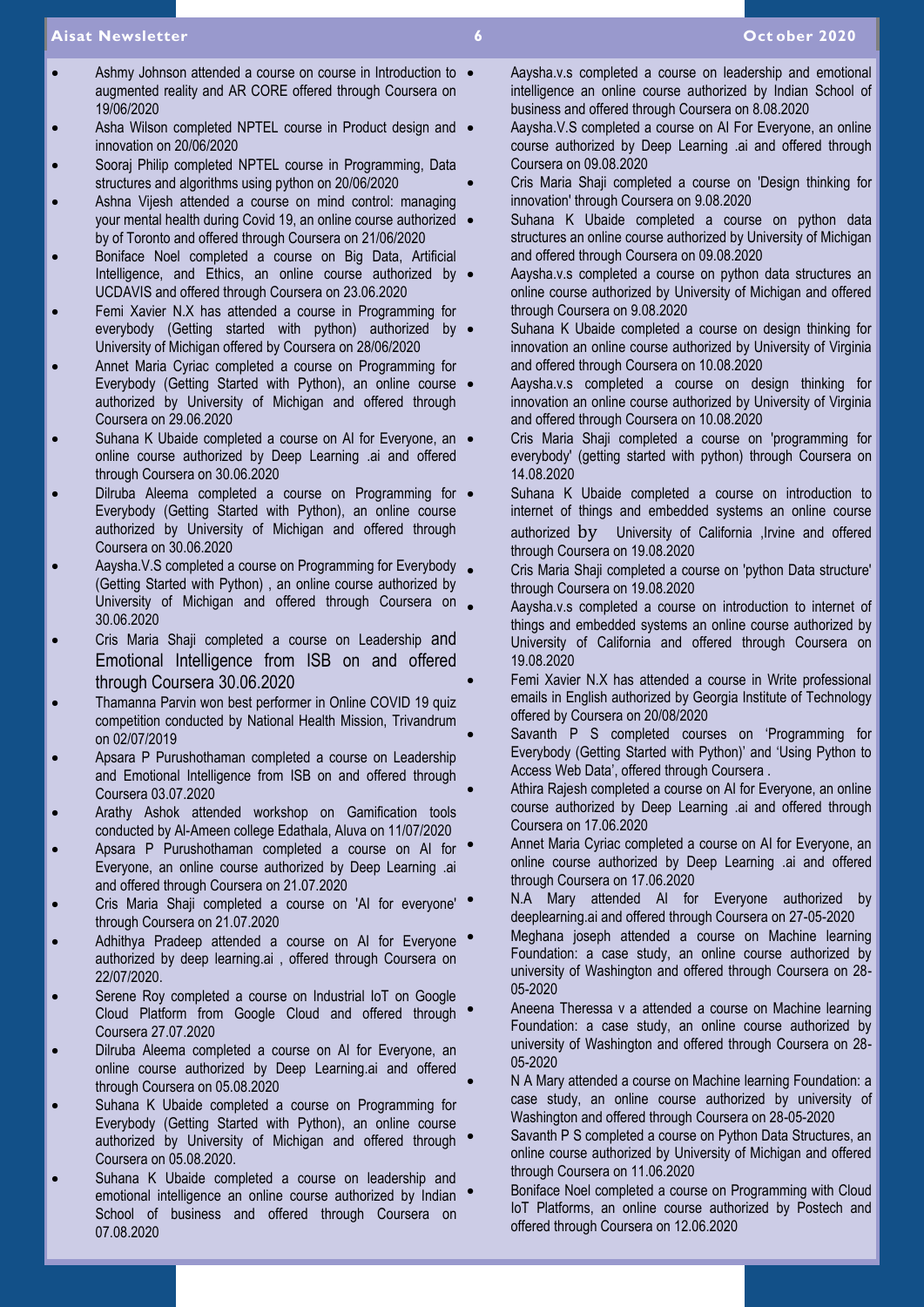### **Faculty Achievements**

- Prof. Anu Antony attended 4 days online course on Examination . Reforms from 29.04.2020 to 02 .05.2020 organised by Institutional Development Cell, AICTE
- Dr. Neenu Joseph attended FDP in Design Implementation and verification in VLSI on 27.4.2020-1.5.2020 organized by CoreEL .
- Dr. Neenu Joseph participated in a workshop on Building your own computer-controlled Robots conducted by Saveetha Engineering College on 13.05.2020 to 17.05.2020
- Dr. Neenu Joseph and Prof. Tubin TX Attended a Five Days Online Faculty Development Programme on Recent Communication Tools and Its Application, Organized by Department of ECE St. Martins Engineering College, from . 19.05.2020to 23 .05.2020
- Dr. Neenu Joseph attended FDP in AI on 16.05.2020- 20.05.2020 organized by AICTE-ATAL
- Prof. Anu Antony Attended Online STTP on Research Methodology from 28.05.2020 - 30.05.2020, organised by Dept. of Mechanical Engineering, Amal Jyoti college of Engineering, Kanjirapally, Kottayam
- Dr. Neenu Joseph attended FDP in AR on 30.5.2020- 03.06.2020 organized by KCT
- Prof. Tubin TX and Dr. Neenu Joseph Attended Online FDP on "Engineering Technologies in Recent Scenario" By Dhanalaksmi Srinivasan Engg College, Perumbalur from · 06.06.2020to 08.06.2020 .
- Dr. Neenu Joseph and Prof. Reshma Mary Jose Attended two days FDP on Technologies for Healthcare from 8.06.2020 to  $\bullet$ 10.06.2020 by GMR Institute of Technology.
- Prof. Sonu K Varghese and Prof. Tubin TX Attended Faculty Development Program on "Artificial Intelligence in Healthcare" 10.06.2020 to 11.06.2020 by RCPIT
- Dr. Neenu Joseph and Prof. Reshma Mary Jose attended Future Advancements and applications of IOT conducted by Sandip Institute of Engineering and management from  $\bullet$ 12.06.2020 to 14.06.2020
- Dr. Neenu Joseph attended Insights into cutting edge . technologies  $on16.6.2020 - 20.06.2020$  organized by RMD, Chennai
- Prof. Sonu K Varghese Attended online2 day FDP on "Industry . 4.0: Bridging the gap between Academics and Industry Expectations in ECE" on 19.06.2020 to 20.06.2020
- Prof. Sonu K Varghese Attended 3-day Faculty Development Program on "Innovation Opportunities in Emerging Electronics and Communication Technology on 19.06.2020 to 21.06.2020 by DVR & Dr. MIC College of Technology
- Prof. Paul Ansel V attended online workshop on Universal Human Values on the theme "Inculcating Universal Human Values in Technical Education" during 20.06.2020 -24.06.2020 as organized by All India Council for Technical Education (AICTE).
- Dr. Neenu Joseph attended Resent developments in  $\bullet$ communication networking and research opportunities on 23.6.2020 – 27.06.2020 organized by Sreenivasa institute of **Technology**
- Prof. Reshma Mary Jose Attended Online Research Workshop . organized by Bell Institute of Research and Development Studies (BIRDS) from 25.06.2020 to 29.06.2020
- Dr. Neenu Joseph has successfully completed 2- week online . course on MEMS conducted by Saveetha Engineering College from 26.06.2020 to 03.07.2020
- Prof. Sonu K Varghese has participated in Five Days Online Faculty Development Program on "RESEARCH IN ENGINEERING - A Way Forward" conducted by A. P. Shah Institute of Technology, Thane. on 06.07.2020 to 10.07.2020
- Dr. Neenu Joseph and Prof. Reshma Mary Jose participated in a workshop on artificial intelligence in health care conducted by Saveetha Engineering College on 09.07.2020
- Prof. Sonu K Varghese, Dr. Neenu Joseph and Prof. Tubin T X attended World of cyber physical system and future robotics of industry cobotics on 11.07.2020 to 12.07.2020 organized by RC Patel Institute of technology
- Dr. Neenu Joseph attended AICTE Sponsored STTP on Recent trends and Challenges of IOT on 13.7.2020 – 18.07.2020 organized by RMD, Chennai
- Dr. Neenu Joseph participated in the first international virtual conference on Recent Trends in Nanomaterials Synthesis and Applications, RTNSA-2020organized by Madanaplle Institute of Technology and Science
- Prof. Anu Antony, Dr. Neenu Joseph and Prof. Tubin TX Attended 2 weeks Online FDP on Artificial Intelligence and Machine Learning for Biomedical applications organised by Dept of Biomedical Engg , Sahrdaya College of Engineering & Technology from 13.07.2020 to 24.07.2020
- Dr. Neenu Joseph attended STTP on AI in healthcare on 16.07.2020-22.07.2020 organized by Kumaraguru College of **Technology**
- Dr. Neenu Joseph attended FDP AICTE Sponsored STTP on Tetra hertz band – next Frontier for wireless Communication on 20.7.2020 – 25.07.2020 organized by IFET
- Prof. Anu Antony Attended 5 days Online 5 FDP on "Know Everything related to Research from 23.07.2020 to 28.07.2020 organised by Ilahia College of Engineering & Technology, Muvattupuzha.
- Dr. Neenu Joseph attended Technologies with Social relevance on 27.07.2020 -01.08.2020 organized by GMRIT
- Dr. Neenu Joseph attended FDP on Recent trends wireless Communication Technologies on 03.08.20 to 05.08.20 organized by BIT
- Prof Paul Ansel V attended International Symposium on, "Energy and Sustainable Development: A Gandhian Approach", held on 7th August 2020, organized by IIT Patna and Aalborg University, Denmark.
- Prof. Paul Ansel V participated in AICTE Training and Learning (ATAL) Academy Online FDP on "Big Data Analytics with Deep Learning" from 18.08.2020 to 22.08.2020 at Poornima Institute of Engineering & Technology
- Prof. Sonu K Varghese from has participated in Two Weeks Online Faculty Development Program sponsored by TEQUIP on Recent Research Trends in Electronics and Communication Engineering organised GBPIET from 18.08.2020 to 28.08.2020
- Prof Paul Ansel V participated in AICTE Training and Learning (ATAL) Academy Online FDP on "Internet of Things (IoT)" from 24.08.2020 to 28.08.2020 at Ramrao Adik Institute of Technology.
- Prof. Tubin TX completed a course in Smart Device & Mobile Emerging Technologies, an online course authorized by Yonsei University and offered through Coursera.
- Prof. Naibin George and Prof. Reshma Mary Jose Successfully completed "Cybersecurity and its ten domains", an online course authorized by University Georgia throughCoursera.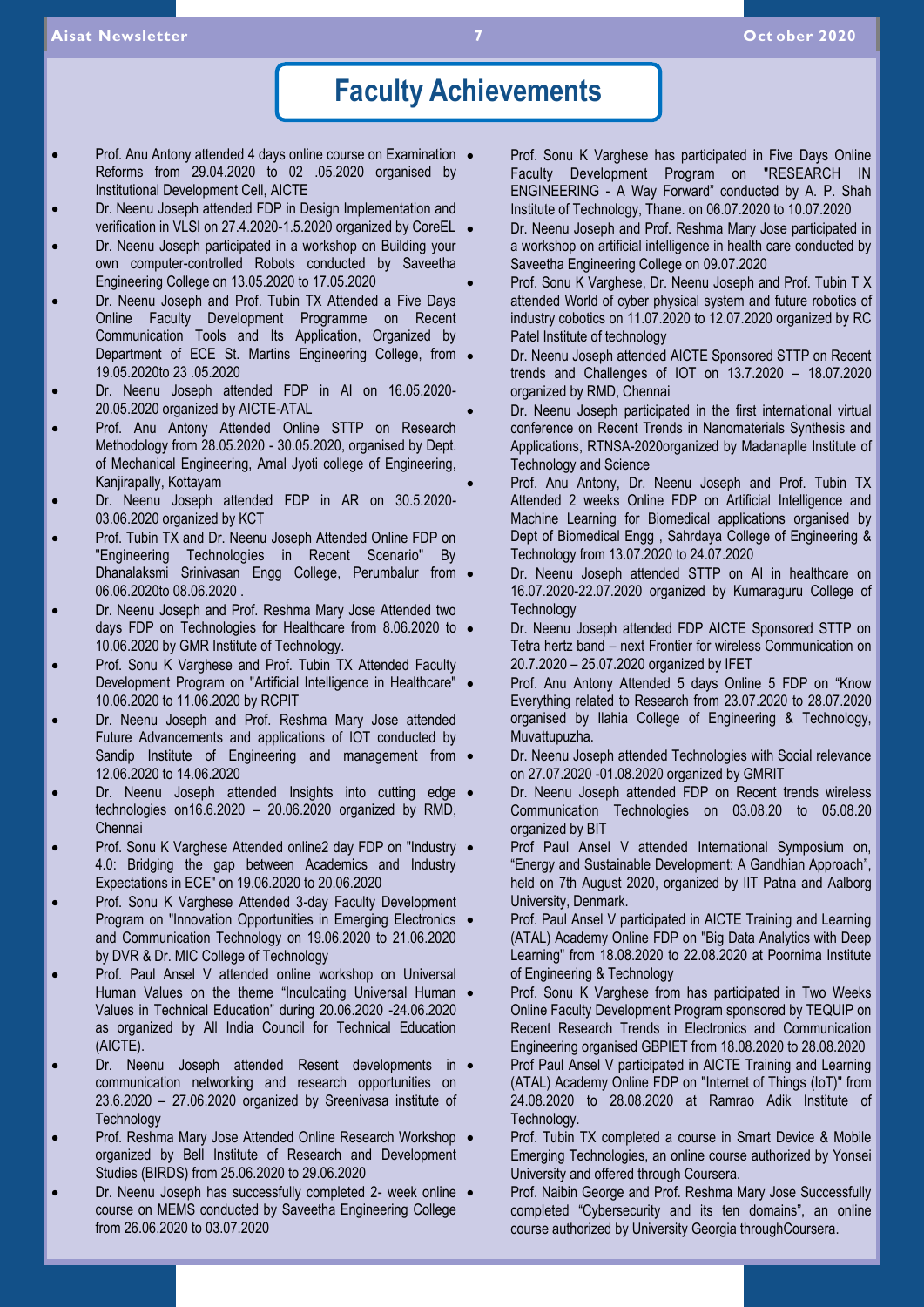#### **Aisat Newsletter 8 Oct ober 2020**

- Prof. Arun V attended a five day Online FDP on "Energy Engineering" organized by AICTE Training and Learning (ATAL) Academy at National Institute of Technology Silchar from 26th September 2020 to 30th September 2020.
- Prof. Asha K.R completed a 12 weeks NPTEL FDP Course on 'Experimental Methods in Fluid Mechanics' with 86% marks during Jan-uary – April 2020.
- Prof. Binju Varghese P attended a 3 day Inter-national Webinar on" Communicative English Skills for Engineering Students and Faculty" conducted by MBITS in association with ASAP and TCS coordinated by IQAC and COVID'19 CELL, MBITS from  $\bullet$ 28th June 2020 to 30th June 2020.
- Prof. Aswith R Shenoy attended a NPTEL Spe-cial Lecture Series on 'Metallurgical and Mate-rials Engineering' on 9th June 2020.
- Prof. Bipin Sankar attended a 7 day FDP on "Recent Trends in Product Development" by Dept. of Mechanical Engineering, Jyothi Engi-neering College, Thrissur from 10th August 2020 to 16th August 2020.
- Prof. Asha K.R attended a one week FDP & Vir-tual workshop on 'Instructional Design using AGILE – ADDIE' by ICT Academy, Kerala from 27th July 2020 to 3rd August 2020.
- Prof. Allwin T Xavier attended a 5 day FDP on "Futuristic Research Areas in Mechanical En-gineering", organized by Dept. of Mechanical Engineering, SBCET, Pattoor from 21st July 2020 to 25th July 2020.
- Prof. Jayesh Johnson attended a 6 day FDP on Topic "Research Avenues in transportation engineering" organized by Civil Engineering
- Department, AISAT from 10th August 2020 to 15th August . 2020.
- Prof. Arun V attended a 5 day Online FDP on "Computational Fluid Dynamics using Open-FOAM " organized by Center for  $\bullet$ Scientific Re-search in CFD (CSR-CFD), Universal Engineering College from 10th August 2020 to 14th Au-gust 2020.
- Prof. Binju Varghese P attended a 8 day FDP organized by Marthoma College Thiruvalla with course material provided by spoken tu-torial project, IIT Bombay from 7th September 2020 to 14th September 2020. Prof. Sruthi Jose attended a 5 day Virtual FDP on "Mechatronics in Smart Manufactur-ing for the Future" organized by Bannari Am-man Institute of Technology from 1st July 2020 to 5th July 2020.
- Prof. Arun V attended a 3 day online STTP on "Research Methodology" conducted by Amal Jyothi College of Engineering from 28th May 2020 to 30th May 2020.
- Prof. Bipin Sankar attended a 5 day ATAL FDP on "Alternate fuels" by College of Engi-neering, Bikaner from 1st September 2020 to 5th September 2020.
- Prof. Aswith R Shenoy attended a 5 day FDP on "Futuristic Research Areas in Mechanical Engineering" organized by dept. of mechani-cal engineering Sreebuddha Engineering Col-lege Pattoor from 21st July 2020 to 26th July 2020.
- Prof. Roy Varghese attended a 5 day FDP on "Futuristic Research Areas in Mechanical En-gineering" organized by Department of Me-chanical engineering Sreebuddha Engineering College Pattoor from 21st July 2020 to 26th July 2020.
- Prof. Binju Varghese P attended a 3 day FDP on "Outcome Based Education (OBE) in Higher Education Sector" organized by EEE Department & Covid-19 Cell of Mar Baselios Institute of Technology and Science (MBITS), Kothamangalam and MCA, Amal Jyothi Col-lege of Engineering, Kanjirappally from 23rd July 2020 to 25th July 2020.
- Prof. Sruthi Jose attended an Online Research Workshop organized by Bell Institute of Re-search and Development Studies (BIRDS) from 25th June 2020 to 29th June 2020. Prof.

Jayesh Johnson attended a 5 day work-shop on "IOT using PYTHON and RASPBERRY PI" organized by FOSS Cell, University College of Engineering, Karyavattom jointly with ICFOSS TVM from 24th August 2020 to 28th August 2020.

- Prof. Arun V attended a 4 day online course on 'Exam Reforms' conducted by AICTE from 29th April 2020 to 2nd May 2020.
- Prof. Sruthi Jose attended a 5 day virtual Fac-ulty Development Programme on 'Professional Ethics' conducted by Providence Col-lege of Engineering from 10th August 2020 to 14th August 2020.
- Prof. Binju Vargheese P attended a two day In-ternational Workshop on "Thermal Manage-ment of Electronics" organized by Depart-ment of Mechanical Engineering, Jyothi Engi-neering College, Thrissur in association with ISTE JECC & Associaton OF Mechanical Engi-neering Students, JECC from 27th July 2020 to 28th July 2020.
- Prof. Aswith R Shenoy participated in an E-quiz on "Computational Fluid Dynamics" or-ganized by Dept. of Mechanical Engineering P.E.S College of Engineering Mandya, Karna-taka on 8th August 2020.
- Prof. Binju Varghese P attended a one week AICTE sponsored (AQIS) Short Term Training Program on Outcome Based Education for Technical Institutions – phase I conducted by Rajagiri school of Engineering & Technology, Kochi from 14th October 2020 to 20th October 2020.
- Prof. Jayesh Johnson attended a 6 day online training program on "Digital Communication" Andhra Pradesh State Skill Development Co-operation (APSSDC) from 28th September 2020 to 3rd October 2020.
- Prof. Allwin T Xavier attended a 5 day FDP on 'Professional Ethics' organized by the Dept. of Civil Engineering, Providence College from 10th August 2020 to 14th August 2020.
- Prof. Binju Vargheese P participated in a 5 day online internship on "Introduction to CNC Programing: Cut Viewer Turn & Cut Viewer Mill " from 10 August 2020 to 14 August 2020 organized by Department of Mechanical Engi-neering, AWH Engineering College Kuttikat-toor, Kozhikode-8, Kerala from 10th August 2020 to 14th August 2020.
- Prof. Sudheesh K attended a 5 day FDP on "Futuristic Research Areas in Mechanical En-gineering" organized by Dept. of Mechanical Engineering Sreebudha Engineering College Pattoor from 21st July 2020 to 26th July 2020.
- Prof. Sruthi Jose participated and successfully completed AICTE Training and Learn-ing(ATAL) Academy 5 day online FDP on "Ad-vancement in Manufacturing Technologies for Industrial Applications" from 24th August 2020 to 28th August 2020.
- Prof. Bipin Sankar attended 5 day ATAL FDP on "Solar Energy: Technology and Applica-tions" by Jyothi Engineering College from 21st September 2020 to 25th September 2020.
- Prof. Bipin Sankar attended a 6 day AICTE sponsored STTP on "Recent Advances in Tri-bology and Surface Engineering" by Depart-ment of Mechanical Engineering, Saintgits College of Engineering from 14th September 2020 to 19th September 2020.
- Prof. Allwin T Xavier attended a 5 day FDP on 'Advances in Materials Engineering and Sus-tainable Manufacturing' organized by Dept. of Mechanical Engineering, FISAT Angamaly from 10th August 2020 to 14th August 2020.
- Prof. Binju Varghese P attended a 5 days AICTE Training And Learning (ATAL) Acad-emy Online FDP on "Operations Management" at Christian College of Engineering and Technology from 5th October 2020 to 9th October 2020.
- Prof. Binju Varghese P attended a 5 day Vir-tual Faculty Development Programme on "Mechatronics in Smart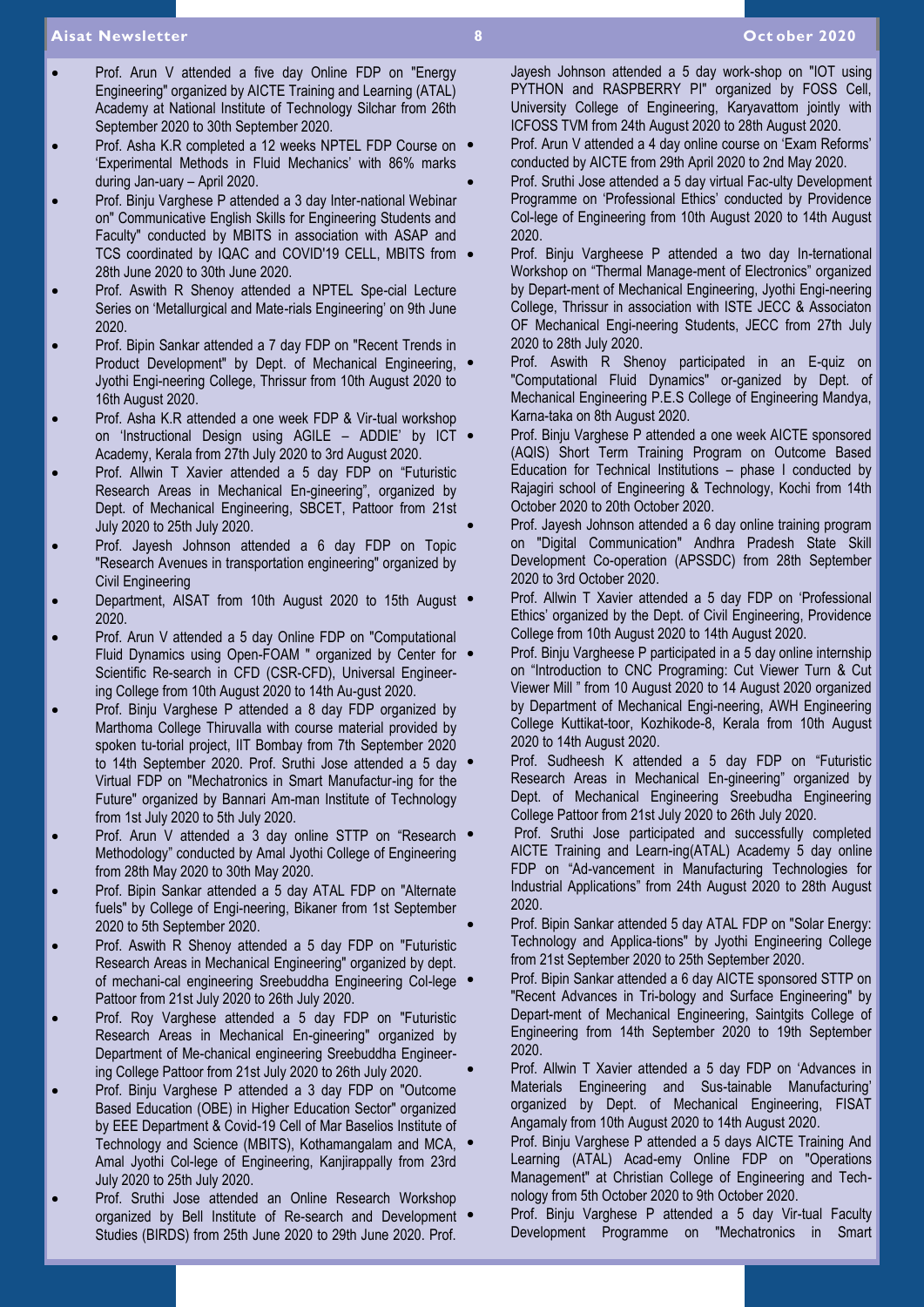Manufacturing for the future" conducted by Department of  $\bullet$ Mecha-tronics, Bannari Amman Institute of Technol-ogy from 1st July 2020 to 5th July 2020.

- Prof. Aswith R Shenoy attended a 2 day STTP on 'Computational Fluid Dynamics' organized by Dept. of Mechanical Engineering TKM Col-lege Kollam, sponsored by Phase II TEQIP II from 21st September 2020 to 22nd September 2020.
- Prof. Aswith R Shenoy attended a 6 day FDP on "Advanced Fluid Mechanics and heat transfer For Aerospace Applications" orga-nized by Dept. of Mechanical Engineering, TKM College Kollam, Sponsored by Phase II TEQIP II from 1st September 2020 to 6th Sep-teber 2020.
- Prof. Binju Vargheese P attended a 5 day Online Research Workshop organized by Bell Institute of Research and Development Stud-ies (BIRDS) from 25th June 2020 to 29th June 2020.
- Prof.Lima S Sebastian ,Attended Ten day workshop on""E teaching with learning management system"" conducted by All Kerala Private College Teachers' Association (AKPCTA)"1/6/2020 - 10/6/2020
- Profs.Lima S Sebastian & Divya mohan attended Five day Workshop on ""Research"" Organised by BIRDS(Bell Institute of Research and Development Studies)" from 25/6/2020 to . 29/6/2020
- Prof.Lima S Sebastian attended Ten day workshop on""E teaching with learning management system"" conducted by All Kerala Private College Teachers' Association (AKPCTA)"1/6/2020 - 10/6/2020
- Prof.Lima S Sebastian attended Five day Workshop on ""Research"" Organised by BIRDS(Bell Institute of Research and Development Studies)"from 25/6/2020 to 29/6/2020.
- Prof.Divya mohan attended Five day Workshop on ""Research"" Organised by BIRDS(Bell Institute of Research and Development Studies)" from 25/6/2020 to 29/6/2020.
- Prof.Divya Mohan,Attended 4 days Online Course on Examination Reforms, organized by AICTE 29-04-2020 to 02-05 . -2020
- Prof.Renjini H,Attended 5 day Faculty Development Programme on "LaTeX" organized by North Lakhimpur College . (Autonomous ) 20/6/2020 to 24/6/2020
- Prof.Sinijoy PJ attended Five day online Workshop on "Universal Human Values" organized by AICTE from 18/7/2020 to 22/7/2020
- Prof.Sinijoy PJ attended Seven day workshop on "EDUCATION 4.0 - National Level Online Workshop on ICT enabled Teaching & Learning - Opportunities and Challenges on "Education 4.0" organized by Rajagiri School of Engineering & Technology, Kochi" from 6/7/2020-12/7/2020
- Prof.Sinijoy PJ attended Five day FDP on " Recent . trends and Advancements in Information technology" organized by FISAT27/7/2020 to 1/8/2020
- Prof.Sebin Jose, Participated in 5 days Online Faculty development programme - Know everything related to research , organized by Ilahia College of Engg & Tech 23/07/2020 to 28/07/2020.
- Prof.Lima S Sebastian attended Seven day workshop on . "EDUCATION 4.0 -National Level Online Workshop on ICT enabled Teaching & Learning Opportunities and Challenges on "Education 4.0" organized by Rajagiri School of Engineering & Technology, Kochi" from 6/7/2020-12/7/2020.
- Prof.Lima S Sebastian , attended Five day FDP on " Recent trends and Advancements in Information technology" organized by FISAT 27/7/2020 to 1/8/2020.
- Prof.Renjini H, Participated in 5 days Online Faculty development programme - Know everything related to research , organized by Ilahia College of Engg & Tech 23/07/2020 to 28/07/2020
- Prof.Renjini H , attended Five day FDP on " Recent trends and Advancements in Information technology" organized by FISAT27/7/2020 to 1/8/2020
- Prof.Renjini H attended Seven day workshop on "EDUCATION 4.0 - National Level Online Workshop on ICT enabled Teaching & Learning - Opportunities and Challenges on "Education 4.0" organized by Rajagiri School of Engineering & Technology, Kochi" from 6/7/2020-12/7/2020
- Profs.Sinijoy PJ, Lima S Sebastian and Renjini H attended AICTE sponsored Six day short term programme on online FDP on "Blockchain Fundamentals " organized by SAINTGITS college of Engineering from 24/8/2020 to 29/8/2020
- Prof.Sebin Jose attended ATAL AICTE sponsored Online FDP on "Big Data Analytics with Deep Learning" from 18-8-2020 to 22-8-2020
- Treesa Joseph attended 6 days online FDP on "Research Avenues in Transportation Engineering" organized by Department of Civil, AISAT from 10 August 2020 to 15 August 2020
- Prof.Treesa Joseph attended 5 days online FDP on "Research Avenues in Transportation Engineering" organized by Department of Civil, Providence College of Engineering from 10 August 2020 to 14 August 2020
- Prof. Liji Anna Mathew attended FDP organized by Illahia College on Know Everything Related to Research.
- Prof. Rinku John attended STTP program on 'MODELLING AND SIMULATION USING MATLAB',GIMT –GUWAHATI.
- Prof. Liji Anna Mathew was resource person for the session on Concrete Mix Proportioning -General Principles and IS Method in the FDP on Enhancing Civil Engineering Proficiency conducted by Govt. Polytechnic College, Chelakkara on 20th May 2020.
- Prof. Liji Anna Mathew was Panelist for Webinar on Demolition of Living Structures organized by ICI Kochi in association with Construction Philosophy on May 9th 2020
- Prof.Rahul R Pai attended online FDP on "Bridging the Gap: Theory and Practices in Pavement Engineering"organized by Department of Civil Engineering, Saintgits College of Engineering from 24th August 2020to 28th August 2020.
- All the faculty of CE Dept, attended the 6 days online FDP on "Research Avenues in Transportation Engineering" during 10th to 15th Aug, 2020 conducted at AISAT.
- Prof. Rahul R Pai, Prof. Aleena Tom, Prof. Savitha Stanly, Prof. Manoj N Pillai and Dr. Bindumol T. V.successfully completed the ATAL FDP.
- Prof. Dr. Jude Mendez was the Resource person for a webinar "SAFETY AND FIRST AID IN THE LABORATORY" – Organized by St. ALBERT'S COLLEGE (AUTONOMOUS), ERNAKULAM on 26th JUNE 2020 .
- Profs.Shereeta D'cotha and Amala Mathai attended a two day FDP on Flipped Classroom & Virtual Learning organized by Edu -Learning Hub on 13.06.2020 & 14.06.2020
- Profs. Dhanya George P.,Shereeta Dcotha and Sonia Cleetus attended a FDP on "SAGEMATH' organized by Amal Jyothi College of Engineering, Kanjirappaly from 10.08.2020 to 14.08.2020
- Prof. Naibin George, Prof. Tubin T X and Prof. Reshma Mary Jose Completed "Introduction to Artificial Intelligence", an online course authorized by IBM and offered through Coursera.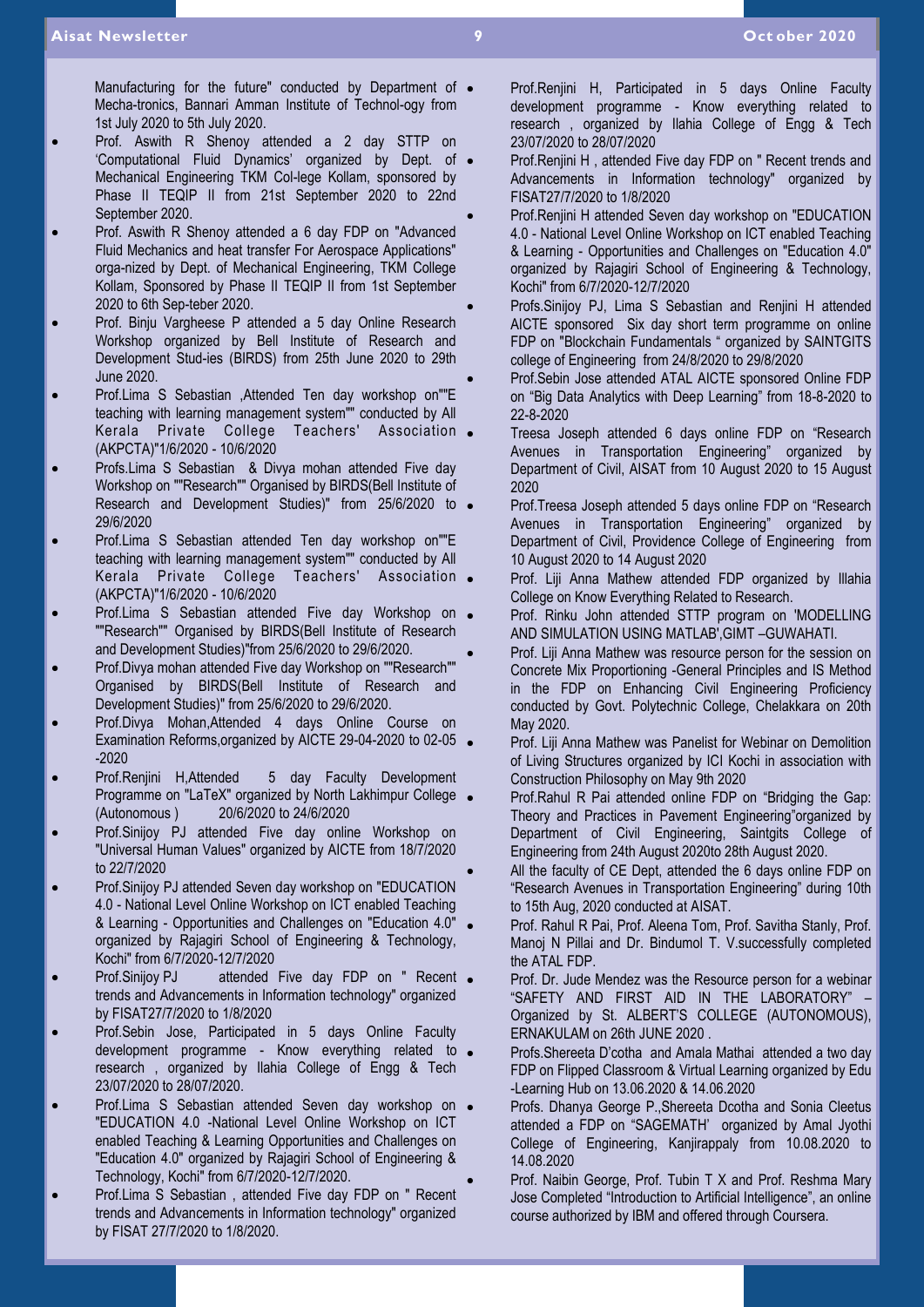#### **Aisat Newsletter 10 Oct ober 2020**

- Dr. Neenu Joseph has successfully completed courses in  $\bullet$ Structuring Machine Learning Projects and AI for everyone authorized by deeplearnin.ai and offered through Coursera.
- Dr. Neenu Joseph has successfully completed course in FPGA computing systems: Background knowledge and introductory materials authorized by Politecnico di Milano and offered through Coursera
- Dr. Neenu Joseph has successfully completed course Cybersecurity and Its Ten Domains an online course authorized . by University System of Georgia and offered through Coursera
- Profs. Dhanya George P.,Shereeta Dcotha and Sonia Cleetus attended a FDP on "Mathematics for Data Science" organized by Department of Basic Sciences and Humanities, Muthoot Institute of Technology and Science , Varikoli, Ernakulam from 10.08.2020 to 14.08.2020
- Profs. Amala Mathai and Leon K.P attended a FDP on . " Professional Ethics " organized by Providence College Of Engineering , Chengannur from 10.08.2020 to 14.08.2020
- Prof. Dr. Jude Mendez attended a FDP on ONLINE TEACHING TOOLS organized by IQAC, RAJA SERFOJI GOVERNMENT COLLEGE, THANJAVOOR on 18. 08. 2020.
- Prof. Amala Mathai attended a FDP on on "Imparting Soft" Skills and Life Skills for Success" organized by PG Department of English of Shanti Devi Arya Mahila College , Dinanagar, District. Gurdaspur Punjab from 17.08.2020 to 22.08.2020
- Profs. Dhanya George P.Shereeta Dcotha and Sonia Cleetus attended a FDP on "Discrete Mathematics, Graph Theory and its Applications" organized by Department of Applied Sciences . and Humanities , Universal Engineering College 17.08.2020 to 21.08.2020
- Profs. Dhanya George P.,& Shereeta Dcotha attended a FDP on "Topological Data Analysis" organized by from 03.08.2020 to 05.08.2020 organized by Post Graduate Department of Mathematics,Al Ameen College ,Edathala.
- Profs. Dhanya George P., Shereeta Dcotha and Sonia Cleetus attended a ATAL Academy Online FDP on "ROAD - Response Effectiveness, Organising Self, Attitudinal Shift, Decision Making" organized by - Indira Gandhi Delhi Technical University for Women .
- Prof. Amala Mathai attended a ATAL Academy Online FDP on Emotional Intelligence from 13th to 17th Sep 2020 at Indian institute of Information technology, Allahabad
- Prof.KanakaXavier attended Five days FDP on " Research Workshop" organised byBIRDS from 25th June to 29th June 2020.
- Prof.KanakaXavier attended Five days FDP on " Control system Applications with MATLAB session" organised by Dept. of EEE, RSETfrom 27th to 31st July 2020.
- Prof.KanakaXavier attended One Day National Level Online FDP on " Controller Hardware -in-the-loop simulation: Tool for Future Electrical Engineers" held on 24th July 2020 organised by Dept. of EEE, MGIT, Hyderabad in collaboration with Quartz Info Systems, Kanpur.
- Prof.KanakaXavier attended One week FDP " Integration of green energy with mart Power Systems" organised by Dept. of EEE, Sathyabhama Institute of Science & Technology during 22nd to 27th June 2020.
- Prof.KanakaXavier attended Five days online FDP on "Know Everything Related to Research" held from 23rd to 28th July 2020 organised by IEEE section, Ilahia College of Engineering & Technology.
- Prof.KanakaXavier attended 3 days STTP on " Real Time Simulation and Applicatio for Renewable Energy Systems" jointly organised by Dept. of EEE & IQAC from 13th to 15th July 2020.
- Prof.KanakaXavier Successfully completed the NPTEL course titled " SolarPhotovoltaics: Principle, Technologies & Materials"
- Prof.Thomas Felix attended FDP on Technological Advances in Power Switching Converters for Renewable Energy Sources and Fuel Cell Technology for E-vehicles.
- Prof. Ashna Joseph attended FDP on Power Switching Converters For Renewable Energy Sources And Fuel Cell Technologies For E-Vehicles" from 1/6/2020 to5/6/2020.
- Prof. Ashna Joseph attended 5 days FDP on Power System Engineering and Electric Vehicles.
- Prof. Ashna Joseph attended 5 days FDP on Electric Vehicles-Exploring inside the box.
- Prof. Ashna Joseph attended Attended 5 Days FDP " Control System Applications with MATLAB Sessions" from 27/7/2020 – 31/7/2020 hosted by,RSET, Cochin
- Prof. Ashna Joseph attended (TEQIP-III) sponsored Faculty Development Programme on " Power Electronic Applications to Renewable energy systems and Energy storage systems" from 6/7/20-10/7/2020
- Prof. Ashna Joseph attended "Research Workshop", organized by BIRDS (BELL INSTITUTE OF RESEARCH AND DEVELOPMENT STUDIES) from 25thJune 2020 to 29th June 2020.
- Prof. Ashna Joseph attended 5 days workshop on Introduction to PLECS tool for Power Electronics and Application fron 2/7/2020 to 6/7/2020 hosted by Siddhartha Engg. College in Association with PLEXIM, Switzerland.
- Prof. Deepu John attended online workshop on Universal Human Values organised by AICTE from18.07.20 to 22.07.20 .
- Prof. Deepu John attended 5 days FDP on Power System Engineering and Electric Vehicles.
- Prof. Deepu John attended 5 days FDP on Electric Vehicles-Exploring inside the box.
- Prof. Maria Philip attended 5 Days FDP " Control System Applications with MATLAB Sessions" from 27/7/2020 – 31/7/2020 hosted by,RSET, Cochin
- Prof. Maria Philip attended 5 days FDP on Electric Vehicles-Exploring inside the box.
- Prof. Maria Philip attended Research Workshop", organized by BIRDS (BELL INSTITUTE OF RESEARCH AND DEVELOPMENT STUDIES) from 25thJune 2020 to 29th June 2020.
- Prof. Maria Philip Co- Authored a paper titled "POSITION CONTROL OF A PROFILING BED USING VOICE RECOGNITION" presented at the 'INTERNATIONAL E-CONFERENCE ON CHALLENGES AND OPPURTUNITIES IN RENEWABLE ENERGY, SMART SYSTEMS AND E-MOBILITY'(ICCORSE-2020) held on 31 July 2020
- Prof. Rejoice Thomas Paul 1.Recent Trends and Research Directions in ElectricalEngineering
- Prof. Rejoice Thomas Paul 5 days FDP on Electric Vehicles-Exploring inside the box.
- Prof. Rejoice Thomas Paul 5 day FDP on Future technologies : Opportunities & challenges after COVID 19.
- Prof. Rejoice Thomas Paul Co- Authored a Paper titled "E-Kart is presented on "INTERNATIONAL E-CONFERENCE ON CHALLENGES AND OPPORTUNITIES IN RENEWABLE ENERGY, SMART SYSTEMS AND E-MOBILITY (ICCORSE-2020)" , held on 30th - 31st July 2020.
- Prof.Annie Bincy C A Co- Authored a paper titled "POSITION CONTROL OF A PROFILING BED USING VOICE RECOGNITION" presented at the 'INTERNATIONAL E-CONFERENCE ON CHALLENGES AND OPPURTUNITIES IN RENEWABLE ENERGY, SMART SYSTEMS AND E-MOBILITY'(ICCORSE-2020) held on 31July 2020